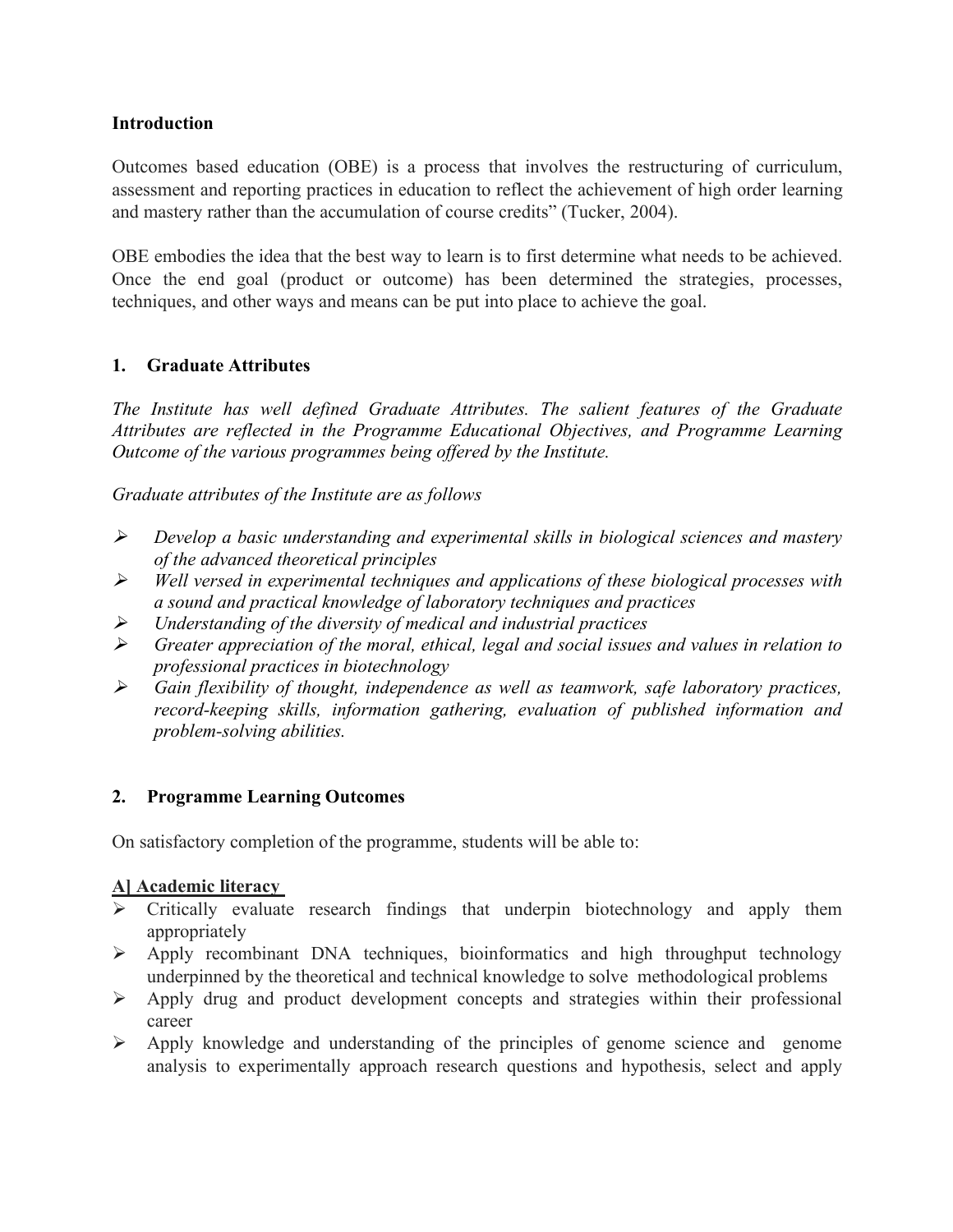appropriate advanced experimental techniques based on their knowledge and understanding of theories underpinning these advanced techniques

- $\triangleright$  Select, use and understand the development and limitations of databases and their use as tools in genomic analysis.
- Apply their knowledge of management, leadership, knowledge transfer, patenting and entrepreneurship in the work-place
- Acquire, critically evaluate and apply innovative research findings from the literature to their current research or employment

## **B] Research literacy**

- Undertake a sustained piece of original research on a topic of relevance to the context and content of the programme.
- $\triangleright$  Apply key concepts learned in the course to arising problems in subsequent biological science research settings, synthesize relevant information from a range of appropriate sources to construct and support a rational argument.
- Critically evaluate evidence and argument rationally to produce or judge the validity of conclusions.
- $\triangleright$  Identify research questions, design the approach and conduct experiments to solve them.
- $\triangleright$  Interpret data with reference to good scientific practice in experimental design and data collection.
- $\triangleright$  Conduct research that conforms to 'good lab practice' guidelines.

# **C] Critical self-awareness and personal literacy**

- $\triangleright$  Understand the limits of various techniques to interpret results, apply them effectively in the work-place
- $\triangleright$  Take on a management, leadership and/or entrepreneurial role, utilise the skills and theoretical knowledge gained on the course to embark on a range of careers in industry or research
- $\triangleright$  Apply their skills and knowledge to problem solve in professional situations within the biological science sector.
- $\triangleright$  Reflect upon learning experiences and apply learned experience to guide personal development and workplace practice
- $\triangleright$  Use a variety of forms of written communication according to context, including writing full research proposals, abstracts, and thesis, demonstrate effective skills of oral presentation, debate and academic discussion.
- $\triangleright$  Work independently and manage their own time to complete several tasks in the same time frame.
- $\triangleright$  Take a strategic, analytical and a creative approach to problem solving.

# **Programme Specific Objective for Biotechnology Programme**

The two years study of Master of Biotechnology will impart in-depth understanding of basic aspects of biological science pertaining to industrial applications. The courses of Industrial Microbiology & Fermentation Technology, Genetic Engineering, Microbial Genetics, Bioanalytical Techniques, Molecular Microbial Physiology, Agriculture & Environmental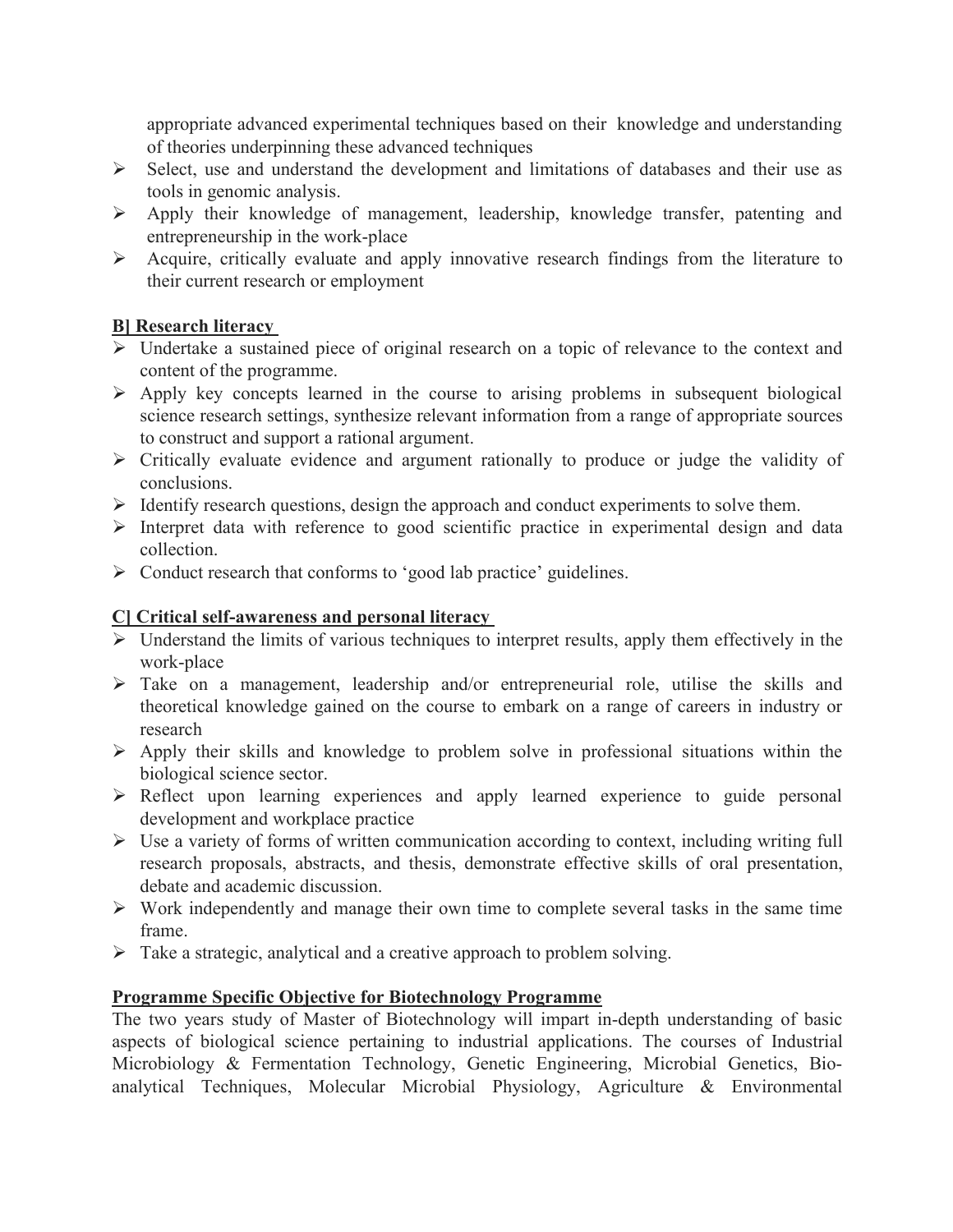Microbiology, Animal Biotechnology, and Vaccinology will make the students ready to contribute to;

- Industry applications of better understanding of the key principles of biochemical functioning at an advanced level
- better awareness of the major issues at the forefront of the discipline
- will possess an in-depth understanding of the area of biochemistry chosen for research emphasis
- ability to design and carry out experiments (safely) and to interpret experimental data
- production of substantial original research of significance and quality sufficient for publication
- ability to present their work through written, oral, and visual presentations, including an original research proposal
- awareness of ethical issues in biochemical research and careers options

#### **Programme Specific Objective for Biochemistry Programme**

The students opting for the Biochemistry programme will have an advanced in depth understanding on all the human biochemical aspects pertaining to the well being and in the pathological state. The programmes covers the functioning of the major systems such as neurobiochemistry, reproductive physiology, human genetics and endocrinology as well as talks about the application of these systems for the disease condition such as Biochemical Toxicology, Cancer Biology, Clinical Biochemistry and Structural Biology.

The students graduating from the Biochemistry program will have

- a better understanding of the key principles of biochemical functioning at an advanced level
- better awareness of the major issues at the forefront of the discipline
- will possess an in-depth understanding of the area of biochemistry chosen for research emphasis
- ability to design and carry out experiments (safely) and to interpret experimental data
- production of substantial original research of significance and quality sufficient for publication
- ability to present their work through written, oral, and visual presentations, including an original research proposal
- awareness of ethical issues in biochemical research and careers options

## **Programme Specific Objective for Microbiology Programme**

- The two years study of Master of Microbiology will impart in-depth understanding of basic aspects of microbiological science pertaining to industrial applications. The courses of Industrial Microbiology & Fermentation Technology, Genetic Engineering, Microbial Genetics, Bio-analytical Techniques, Molecular Microbial Physiology, Agriculture & Environmental Microbiology, Animal Biotechnology, and Vaccinology will make the students ready to contribute to;
- Molecular, Biochemical, Industrial, medical and other basic and applied applications of better understanding of the key principles of microbial functioning at an advanced level
- better awareness of the major issues at the forefront of the discipline